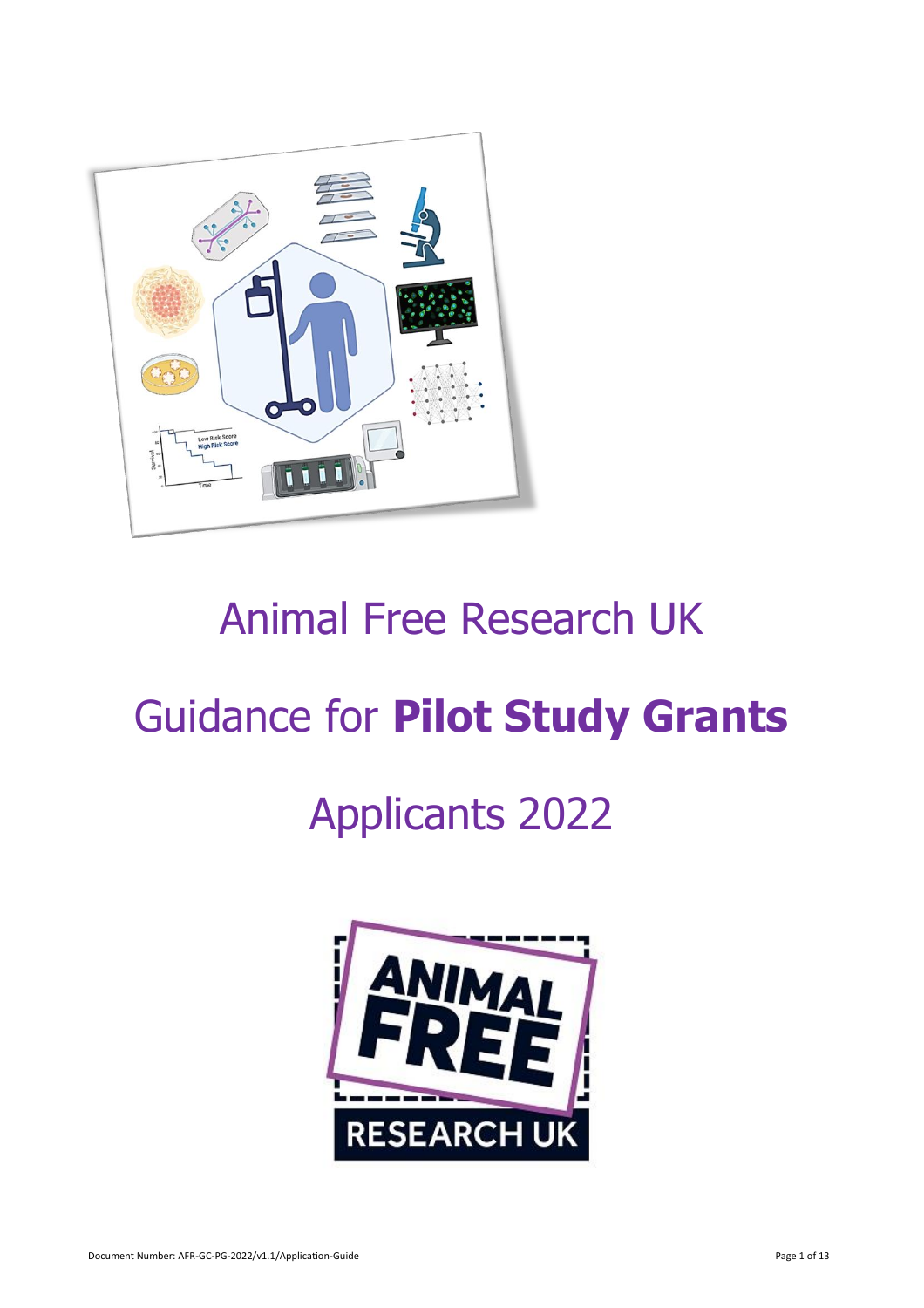# **Table of Contents**

| 1. WHAT WE WILL AND WON'T FUND                                                              | 3                            |
|---------------------------------------------------------------------------------------------|------------------------------|
| 1.1<br><b>ANIMAL FREE RESEARCH UK GENERAL CRITERIA</b><br>1.2<br><b>PROJECT CRITERIA</b>    | $\overline{\mathbf{3}}$<br>4 |
| 2.<br><b>WHO CAN APPLY?</b>                                                                 | 4                            |
| 3.<br>REVIEW PROCESS AND NOTIFICATION OF DECISION                                           | 4                            |
| <b>GRANT MONITORING AND PUBLICATIONS</b><br>4.                                              | 5                            |
| 5.<br>PUBLICATION OF WORK AND ENGAGING THE PUBLIC                                           | 5                            |
| 6.<br>THE APPLICATION                                                                       | 5                            |
| <b>HOW TO APPLY ONLINE - SUBMISSION PROCESS</b><br>7.                                       | $\overline{\mathbf{z}}$      |
| 7.1<br><b>BLACKBAUD GRANT MAKING</b>                                                        | $\overline{7}$               |
| 7.1.1 TO START A NEW ONLINE APPLICATION                                                     | $\overline{7}$               |
| 7.1.2 CREATING YOUR ONLINE ACCOUNT                                                          | $\overline{7}$               |
| 7.1.3 ACCESSING YOUR ONLINE ACCOUNT                                                         | 8                            |
| 7.2 APPLICATION FORM: "HOW TO" START A NEW APPLICATION<br>7.3<br><b>CONTACT INFORMATION</b> | 9<br>10                      |
| 7.4 FILLING IN THE FORM                                                                     | 10                           |
| 7.4.1 TO PRINT A PAPER/OFFLINE COPY OF THE QUESTIONS                                        | 10                           |
| 7.4.2 TO E-MAIL A COPY OF THE DRAFT APPLICATION                                             | 11                           |
| 7.4.3 ATTACHMENTS                                                                           | 11                           |
| 7.5 HOW TO SUBMIT THE COMPLETED APPLICATION                                                 | 11                           |
| 7.6<br><b>BROWSER COMPATIBILITY FOR THE ONLINE APPLICATION PORTAL</b>                       | 12                           |
| 8. CONTACT                                                                                  | 13                           |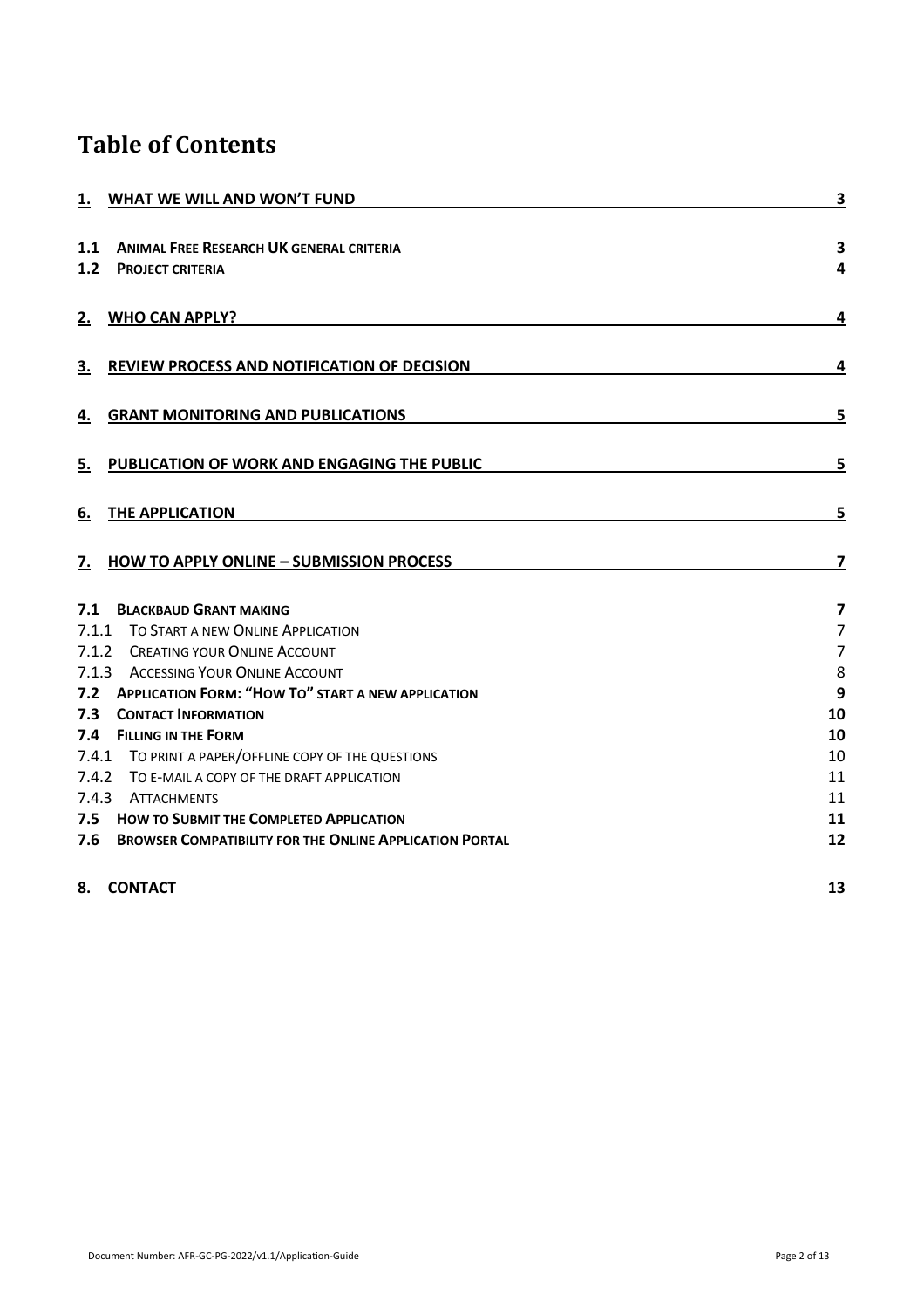# <span id="page-2-0"></span>**1. What we will and won't fund**

## <span id="page-2-1"></span>1.1 Animal Free Research UK general criteria

### **In awarding grants, Animal Free Research UK will only fund research that is animal free.**

Grants are not available simply in support of non-animal research per se. The research must be directed towards replacing the use of animals in current procedures within the Research Group, the University and/or, preferably, in the wider field.

Only research that is directly relevant to human health will be funded. Acceptable approaches may include, but are not limited to, the use of human volunteers, epidemiology, human cell lines, *ex vivo* or primary human tissues or cells, 3D organoids, organ-on-a-chip, microorganisms, plants, human sub-cellular components in vitro, biophysical and biochemical analytical techniques, or computer technology.

Full details of our policies can be found in the Animal Free Research UK Policies[, Terms and Conditions for Pilot](https://www.animalfreeresearchuk.org/wp-content/uploads/2022/03/AFR-UK-Terms-and-Conditions-Pilot-Study-Grants-2022-v1.1.pdf) [Study Grants.](https://www.animalfreeresearchuk.org/wp-content/uploads/2022/03/AFR-UK-Terms-and-Conditions-Pilot-Study-Grants-2022-v1.1.pdf)

### **Animal Free Research UK will not:**

- a) support research that requires or involves the use of living animals, animal tissue, animal cells or cell lines, even though the ultimate aim may be to replace their use;
- b) fund the purchase or maintenance of animals, animal tissue or animal cell lines for any reason;
- c) fund the purchase of animal serum or any animal-based biomaterials where non-animal alternatives exist and can be used;
- d) fund the use of human embryonic or foetal stem cells;

Researchers whose work is directly supported by Animal Free Research UK must not be involved in any way with such research.

### **Animal Free Research UK shall only consider funding research:**

- a) using human cells, if the Grant Holder has provided evidence of cell authentication or incorporates an authentication protocol to eliminate the possibility of misidentification or cross-contamination of cell lines and comply with Good Cell Culture Practice. Guidance on Good Cell Culture Practice can be downloaded from the [Animal Free Research UK](https://www.animalfreeresearchuk.org/wp-content/uploads/2018/09/GCCPtaskforcereport2.pdf) Website.
- b) using human foetal tissues, cells, cell lines or embryonic tissues, cells, cell lines, if these have been freely donated by the consenting individual or derived from freely donated consenting individuals and/or their nominated and ethical provider/source. The Grant Holder must provide details ofthe ethical and consent aspects of donation. Research using human embryonic or foetal stem cells will not be funded. Embryonic and foetal tissue and cell research remains a contentious issue, if the Grant Holder has any concerns or doubts about their use contact Animal Free Research UK;
- c) using human placenta, amnion, and umbilical cord, if these have been freely donated by the consenting individual and/or their nominated and ethical provider/source following normal full-term births, miscarriage or stillbirth. The Grant Holder must provide details of the ethical and consent aspects of donation;
- d) using specific animal derived biomaterials, with the exception of animal serum and polyclonal antibodies, where their use has been fully justified and where there is clear evidence that without their use, the Funded Activity cannot take place. There should also be clear instruction on how the Funded Activity will, during the course of the Funded Activity, aim to replace their use over time. For the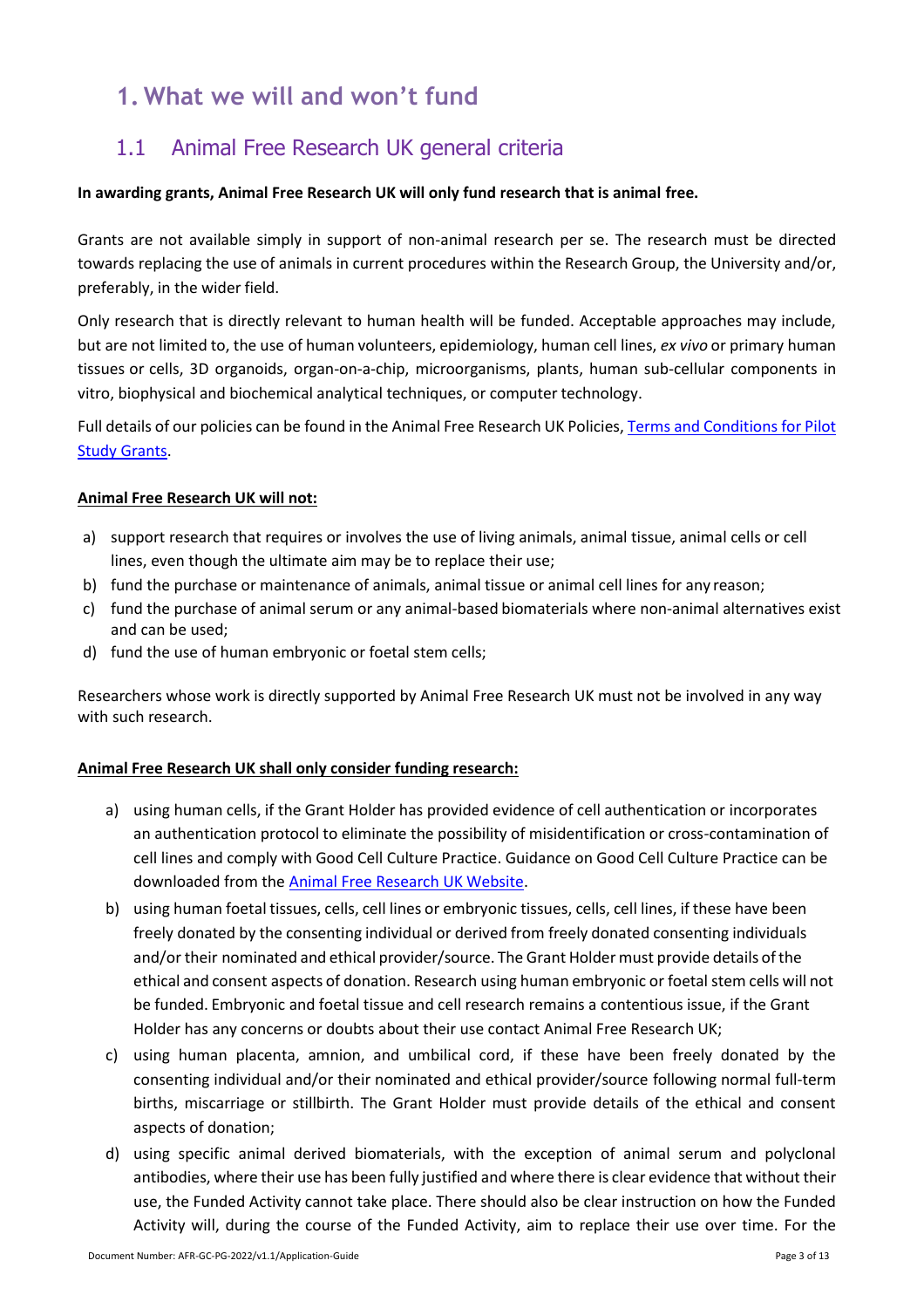avoidance of doubt, Animal Free Research UK will not fund the purchase of any animal serum, or the development and production of de novo polyclonal antibodies.

## <span id="page-3-0"></span>1.2 Project criteria

The proposed project must be relevant to any biomedical research or clinical fields, and should aim to develop, test, or improve new approach methodologies to move towards animal free research. We also support animal free projects that focus on drug repurposing and/or contribute to patient care and life expectancy improvement. We will accept applications for both lab-based and computer-based research projects. For example, we encourage applications for bioinformatics, computational or systematic review projects.

We work with researchers to help them unlock major sources of funding and a Pilot Study Grant is a great opportunity to provide confidence producing preliminary proof-of-concept data to support an ambitious and high-risk project delivered by a modern, impactful, and animal free research team.

### **Pilot study grants are not available to 'top-up' existing research projects.**

**Research that requires or involves the use of animals (defined as any organism of the Kingdom Animalia, excluding humans) in any way, even though the ultimate aim may be to replace their use, will not be supported.**

# <span id="page-3-1"></span>**2. Who can apply?**

Applications from any geographical area within the UK are eligible for consideration.

All applications from previous recipients of grants or from previously unsuccessful applicants will be considered on their own merits. Although Animal Free Research UK will have regard to the outcome of the previous grant, any new application will in no way receive preferential or adverse consideration.

Animal Free Research UK will willingly work in partnership with other organisations, such as universities, charities and industry to fund initiatives beyond the financial ability of a single organisation.

Animal Free Research UK reserves the right to make funding decisions based on independent scientific recommendations of its Scientific Advisory Panel and Board of Trustees. Individuals can be involved in more than one Animal Free Research UK grant at a time. The award of a grant does not guarantee any further commitment to funding by Animal Free Research UK.

The Grant Holder is responsible for the leadership, management and execution of the research project. The Grant Holder must be based in the UK at an eligible Research Organisation (RO). The grant holder is expected to hold a PhD in a relevant discipline, with demonstrated research experience and a good publication record.

# <span id="page-3-2"></span>**3. Review process and notification of decision**

All grant applications will be subject to initial internal assessment to ensure they meet the basic criteria for funding.

Pilot Study Grant applications will be subject to peer review and the scrutiny of the Scientific Advisory Panel (comprising of external advisers with extensive expertise relevant to Animal Free Research UK funding priorities). Grants will be awarded on the basis of an assessment of the application's academic quality, novelty, value for money, feasibility of the research plan, competence of the applicant/the research team and suitability of the research environment. Above all the application must meet our strategic goal of funding human relevant, animal free science.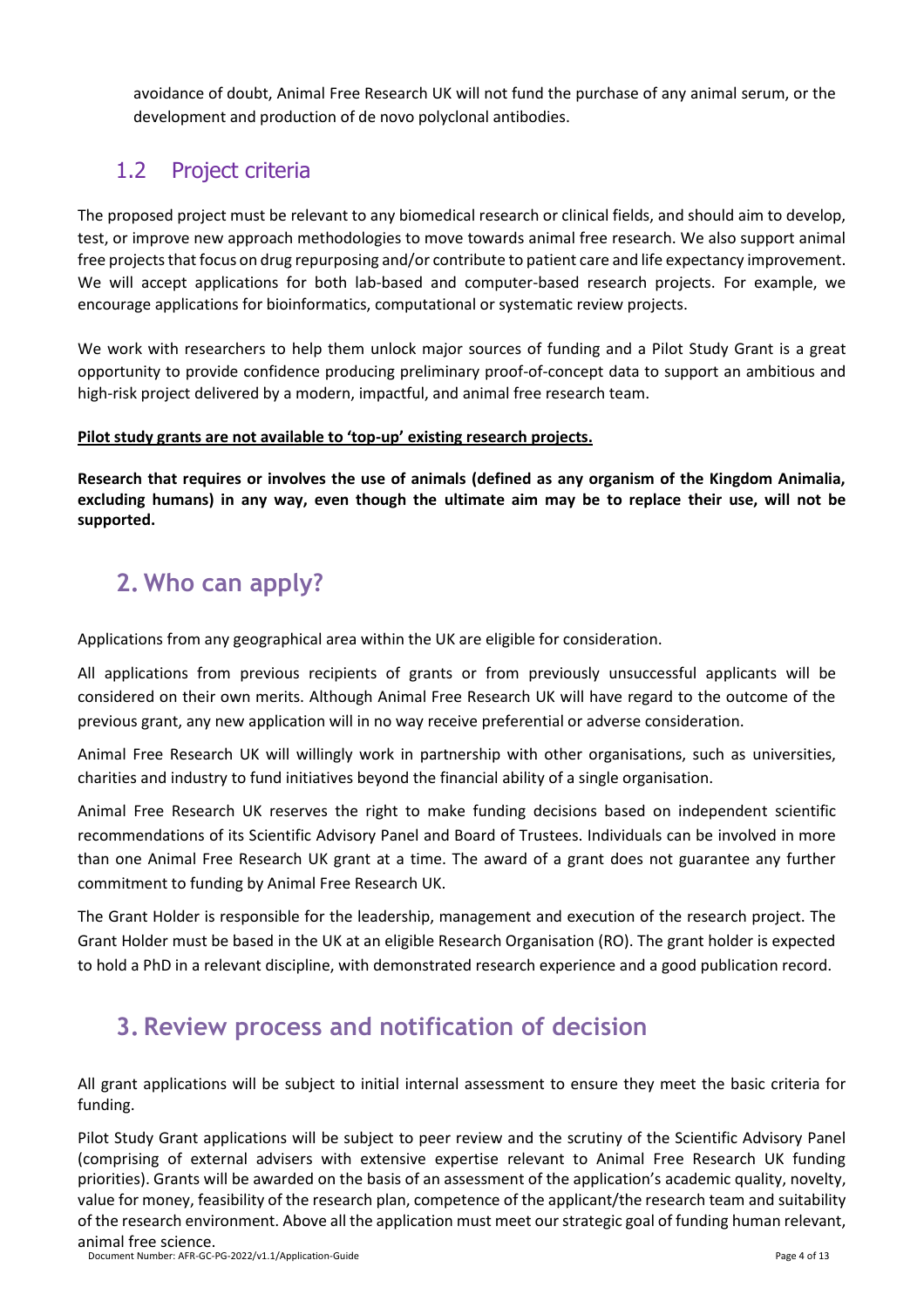Animal Free Research UK will aim to inform applicants of the outcome of their application for funding within six months of the grant call deadline.

# <span id="page-4-0"></span>**4. Grant monitoring and publications**

It is the policy of Animal Free Research UK to monitor all grants made. To this end, before a grant can be confirmed, conditions will be stipulated, appropriate to the work to be carried out, and progress will be assessed against agreed targets and/or milestones. Animal Free Research UK reserves the right to withdraw the grant on receipt of unsatisfactory progress reports. Failure to submit reports at the time specified may also jeopardise the continuation of Animal Free Research UK's support.

Visits by representatives of Animal Free Research UK may be expected during the period of a grant for purposes including monitoring of the grant progress, marketing, fundraising and promotional activities.

Following the conclusion of the project, the grant recipient will be expected to submit a final achievement report, normally within one month of the end of the grant, detailing fully the results and outputs from the project.

## <span id="page-4-1"></span>**5. Publication of work and engaging the public**

Animal Free Research UK is committed to engaging the public with the science we fund. This is of particular importance as the public fund our scientists and are actively interested in how our research is meeting our strategic aims.Our Grant Holders have a responsibility to consider where and how bestto engage the public with their science. Applicants should indicate in their proposal how they intend to communicate their project and expected results to scientific and public audiences. All grant holders are required to acknowledge Animal Free Research UK's support in any published articles, papers or other outputs which may result from the work the grant has supported, and to provide copies of all such publications to Animal Free Research UK (both during and after the period of the grant).

# <span id="page-4-2"></span>**6. The Application**

All applications must be made through the Animal Free Research UK application portal. Links to the various applications can be found on the Animal Free Research UK website: <https://www.animalfreeresearchuk.org/funding/>

During the online application process, applicants will be required to upload and submit additional documentation. A summary of the information required in each additional document is given below.

We would very much appreciate if you could comply requirements:

- o File format: Office365 compatible Word (doc, docx)
- o Page size: A4
- o Font: Arial/Calibri size 11/12pt
- o Margins: Page margins must not be less than 2cm
- o References: Can be provided with numbered in-text citations.

The proposal form provides a summary of the whole project and how the pilot study will provide important proof-of-concept for future grant opportunities.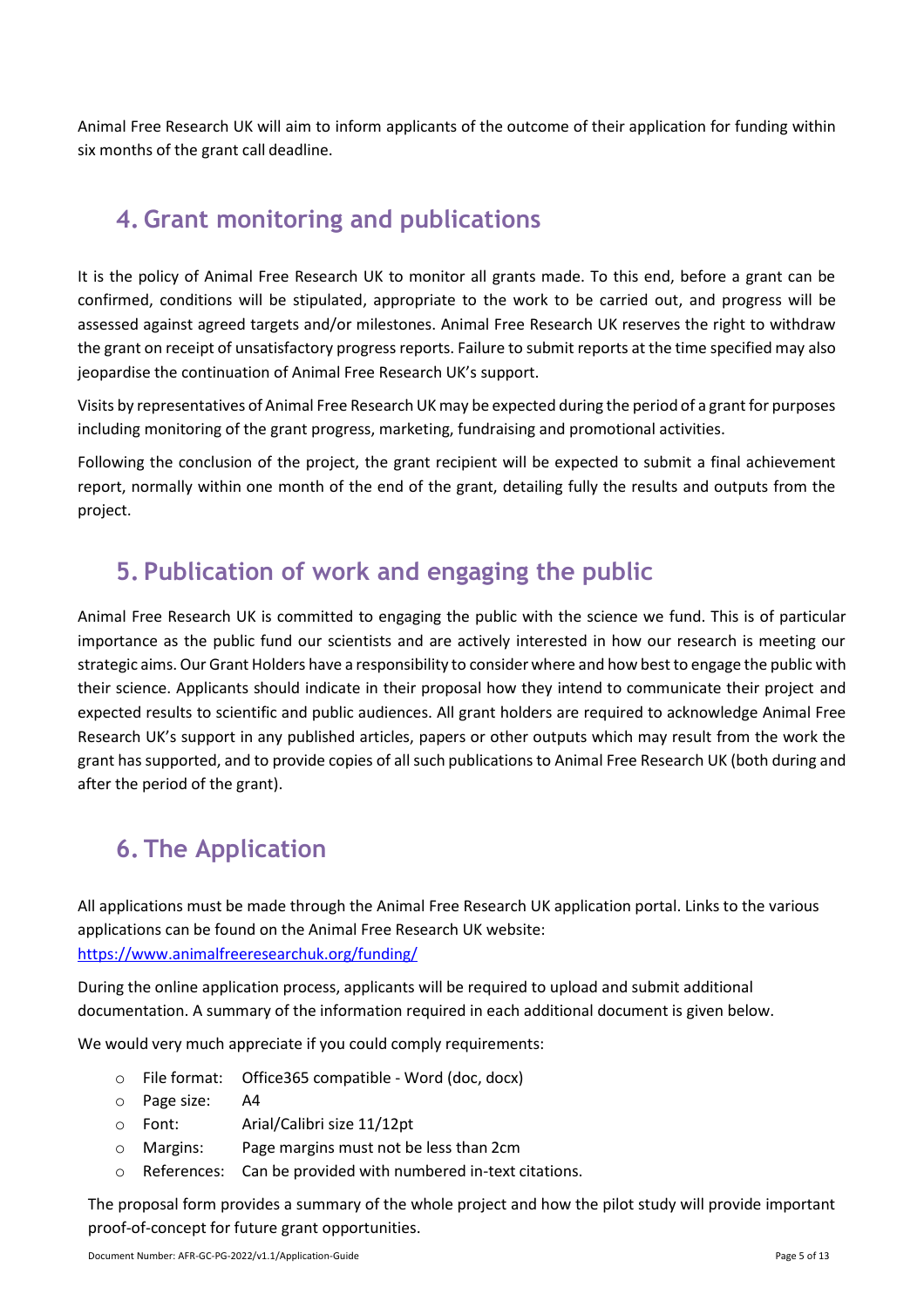| <b>Heading</b>                                                                                       | <b>Information required</b>                                                                |  |  |  |
|------------------------------------------------------------------------------------------------------|--------------------------------------------------------------------------------------------|--|--|--|
|                                                                                                      | A short CV is required for the Primary and the                                             |  |  |  |
| <b>Applicant(s) Details</b>                                                                          | Co-Applicants.                                                                             |  |  |  |
|                                                                                                      | The CV should only include information                                                     |  |  |  |
|                                                                                                      | relevant/appropriate to the proposed project.                                              |  |  |  |
|                                                                                                      |                                                                                            |  |  |  |
|                                                                                                      | Maximum of 2 sides of A4.                                                                  |  |  |  |
|                                                                                                      | Rationale for research<br>$\bullet$                                                        |  |  |  |
| <b>Project Details</b>                                                                               | Research questions proposed<br>٠                                                           |  |  |  |
|                                                                                                      | Aim/Objectives                                                                             |  |  |  |
| A word template can be downloaded here or from<br>application portal section (Project Proposal Pilot | Relevance to the Animal Free Research UK                                                   |  |  |  |
| Study Grant 2022)                                                                                    | Strategy                                                                                   |  |  |  |
|                                                                                                      | o Our strategic goal is to transform medical<br>research and regulation so that there is a |  |  |  |
|                                                                                                      | clear pathway to develop and deliver                                                       |  |  |  |
|                                                                                                      | effective treatments for human diseases                                                    |  |  |  |
|                                                                                                      | faster and without animals                                                                 |  |  |  |
|                                                                                                      | o We fund transformational research with a                                                 |  |  |  |
|                                                                                                      | focus on developing new approach                                                           |  |  |  |
|                                                                                                      | methodologies to replace animals and on                                                    |  |  |  |
|                                                                                                      | drug repurposing to treat diseases.                                                        |  |  |  |
|                                                                                                      | Methods to be developed or tested<br>o Enough information to enable an appraisal of        |  |  |  |
|                                                                                                      | the proposed methods, but not a detailed                                                   |  |  |  |
|                                                                                                      | step-by-step breakdown.                                                                    |  |  |  |
|                                                                                                      | Plan of research activities                                                                |  |  |  |
|                                                                                                      | Include timeline/Gantt chart of<br>$\circ$                                                 |  |  |  |
|                                                                                                      | planned activities and relevant                                                            |  |  |  |
|                                                                                                      | milestones                                                                                 |  |  |  |
|                                                                                                      | Outputs (papers, planned large grant                                                       |  |  |  |
|                                                                                                      | applications, workshops etc)<br>$\circ$ What are you expecting the main outputs of         |  |  |  |
|                                                                                                      | the project to be?                                                                         |  |  |  |
|                                                                                                      | References                                                                                 |  |  |  |
|                                                                                                      |                                                                                            |  |  |  |
|                                                                                                      | Maximum of 3 sides of A4 including images &                                                |  |  |  |
|                                                                                                      | references, not including the front page.                                                  |  |  |  |
|                                                                                                      | For Pilot studies, there is a maximum consumables                                          |  |  |  |
| <b>Budget</b>                                                                                        | budget of £10,000.                                                                         |  |  |  |
|                                                                                                      | Please provide a complete budget including                                                 |  |  |  |
|                                                                                                      | breakdown of expenses, for the duration of                                                 |  |  |  |
|                                                                                                      | the project, along with justification for                                                  |  |  |  |
|                                                                                                      | resources outlining the need for the requested                                             |  |  |  |
|                                                                                                      | consumables.                                                                               |  |  |  |
|                                                                                                      |                                                                                            |  |  |  |
|                                                                                                      | Maximum of 1 side of A4 or 1 excel spreadsheet.                                            |  |  |  |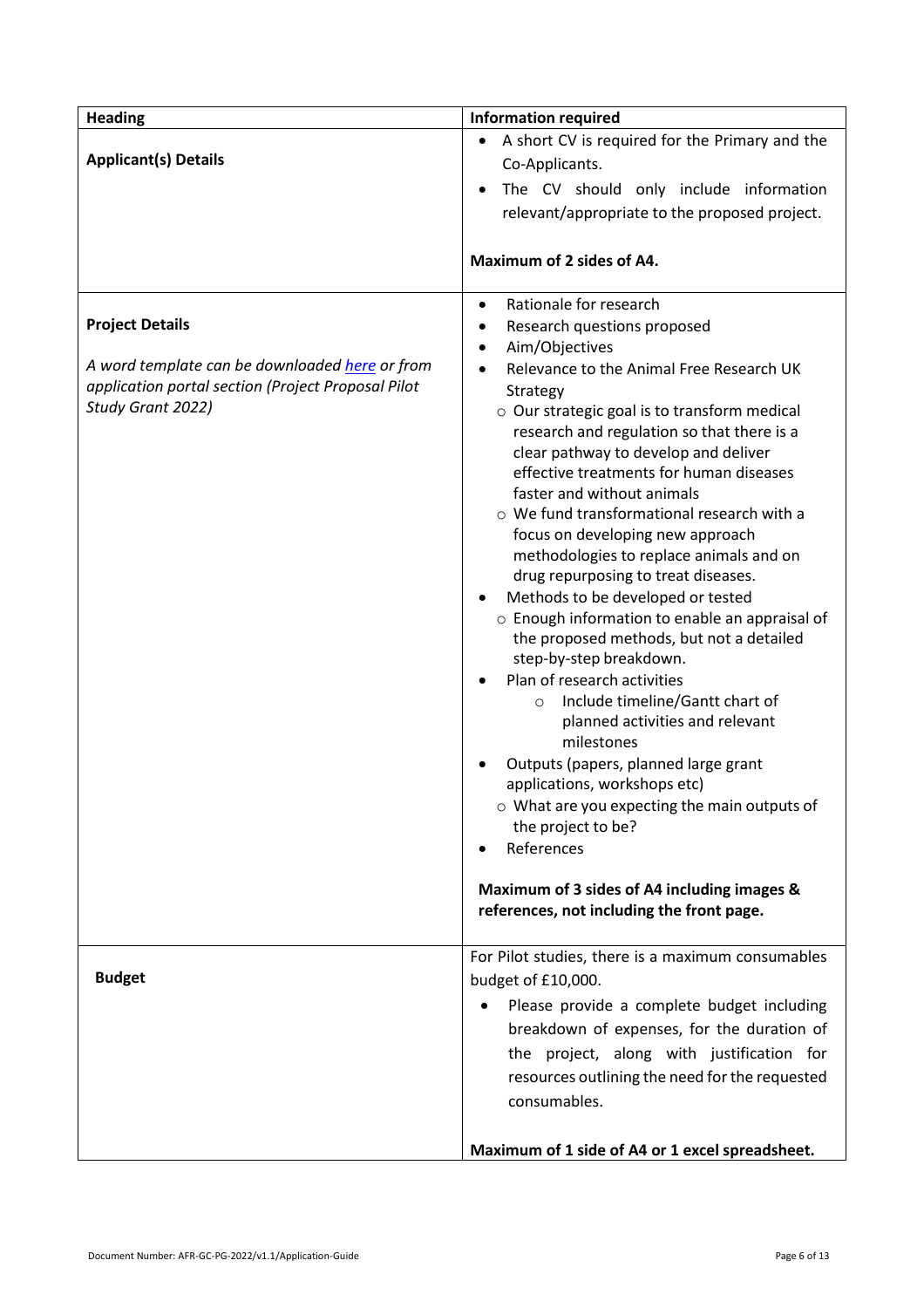# <span id="page-6-0"></span>**7. How to apply online – submission process**

## 7.1 Blackbaud Grant making

<span id="page-6-1"></span>*IMPORTANT*: **Late applications will not be accepted, regardless of the reason** (computer problems, power outages, internet connectivity issues etc.), so plan to fill in and "SUBMIT" the application well in advance of the deadline. If you are "in progress" at the deadline, you will be locked out of the application. This is the default behaviour of the system and is not a policy of Animal Free Research UK.

## 7.1.1 To Start a new Online Application

<span id="page-6-2"></span>**Either**: Click on the link (from our website or Science e-newsletter) to access the new application screen. You will be redirected to the Application login page (Figure 1) if you are not already logged in, otherwise you will be taken straight to the application page. Links to all application forms and to the portal are available at: [www.animalfreeresearchuk.org/funding/](https://www.animalfreeresearchuk.org/funding/)

**OR**: Log into (or create) your online account to access the application form. If you have previously applied using our Online system you can access your account using the following link:

[www.GrantRequest.co.uk/SID\\_63?SA=AM](http://www.grantrequest.co.uk/SID_63?SA=AM)

Supported internet browsers:

Windows or Mac: Firefox or Chrome Windows only: Internet Explorer 10, 11 or Edge for Windows Mac only: Safari for Mac

| <b>RESEARCH UF</b>                                                                                                                                                                                                                                                                                                                                                |                |                                                                                                                           |
|-------------------------------------------------------------------------------------------------------------------------------------------------------------------------------------------------------------------------------------------------------------------------------------------------------------------------------------------------------------------|----------------|---------------------------------------------------------------------------------------------------------------------------|
| Please Sign In                                                                                                                                                                                                                                                                                                                                                    |                |                                                                                                                           |
| . If you have an account, please log in using your E-mail Address and Password.<br>. First time applicants, please register using the 'New Applicant?' link found below.<br>. An account allows you to access your saved and submitted applications at any time.<br>process your application.<br>. Only your E-mail Address is required for registration purposes |                | . It also allows us to send you a submission confirmation e-mail and notify you if additional information is necessary to |
| For assistance please call the AFR UK office on 01462 436 819 or email grants@animalfreeresearchuk.org                                                                                                                                                                                                                                                            |                |                                                                                                                           |
| F-mail                                                                                                                                                                                                                                                                                                                                                            | Password       |                                                                                                                           |
|                                                                                                                                                                                                                                                                                                                                                                   | New Applicant? | Forgot Password?                                                                                                          |
|                                                                                                                                                                                                                                                                                                                                                                   | Login          |                                                                                                                           |



## 7.1.2 Creating your Online Account

<span id="page-6-3"></span>**Each applicant should use one online account with a unique e‐mail address**, so all applications are saved individually in one account. This will allow easy access to your online application history. If you create multiple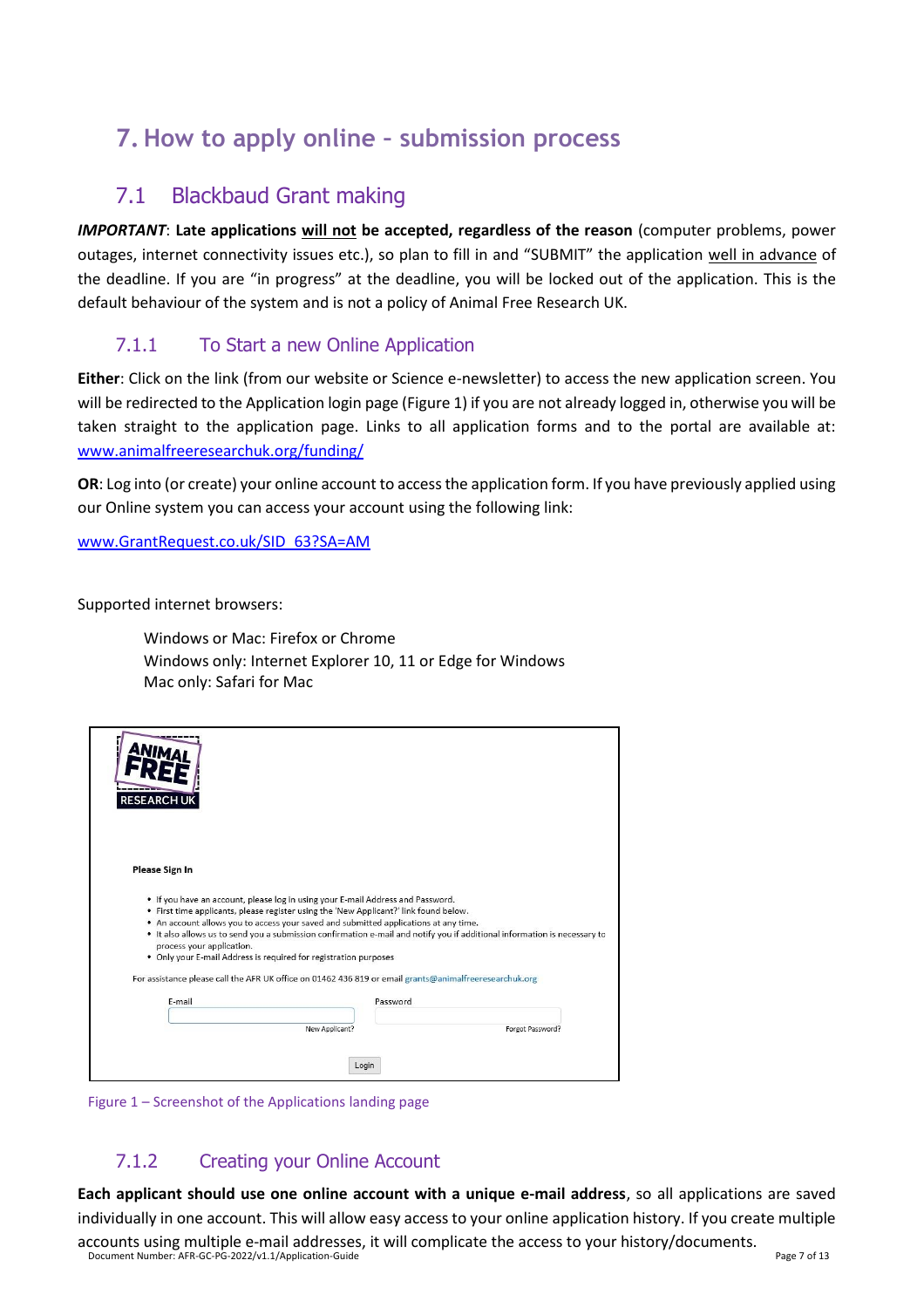We strongly recommend you note the e-mail and password used to create your account and to use these to login to your account on the grant portal. Please check tha[t mail@grantapplication.com](mailto:mail@grantapplication.com) is on your safe senders list to ensure you receive all system communications.

| <b>New Applicant?</b>                                                                                                                                                                                                                      |  |  |  |
|--------------------------------------------------------------------------------------------------------------------------------------------------------------------------------------------------------------------------------------------|--|--|--|
| An account allows you to access your saved and submitted applications at any time. It also<br>allows us to send you a submission confirmation e-mail and notify you if additional<br>information is necessary to process your application. |  |  |  |
| F-mail                                                                                                                                                                                                                                     |  |  |  |
| Confirm E-mail                                                                                                                                                                                                                             |  |  |  |
| Password (must contain at least 5 characters, with both letters and<br>numbers)                                                                                                                                                            |  |  |  |
| Confirm Password                                                                                                                                                                                                                           |  |  |  |
| Continue                                                                                                                                                                                                                                   |  |  |  |



## 7.1.3 Accessing Your Online Account

<span id="page-7-0"></span>Once you create an account, you will be able to access new or saved applications, and if successful, submit reports and other documentation.

Accessing your saved applications ("in progress/drafts" or "submitted"):

Log into your account at www.GrantRequest.co.uk/SID 63?SA=AM to access your saved drafts and your submitted requests; sign in and select "in progress" or "submitted" in the drop down menu to see those applications (Figure 3).

**If you use the application form link, it will create a new application each time you use it**. If you keep entering the system through the application form link, you will end up with multiple copies of "draft/in progress" applications.

- **Select "in progress"**, to continue working on draft applications which have not been submitted and are still in draft form
- **Select "submitted"**, to view the applications that you have submitted. You cannot edit submitted applications.
- **To delete an application**, select the rubbish bin icon next to it.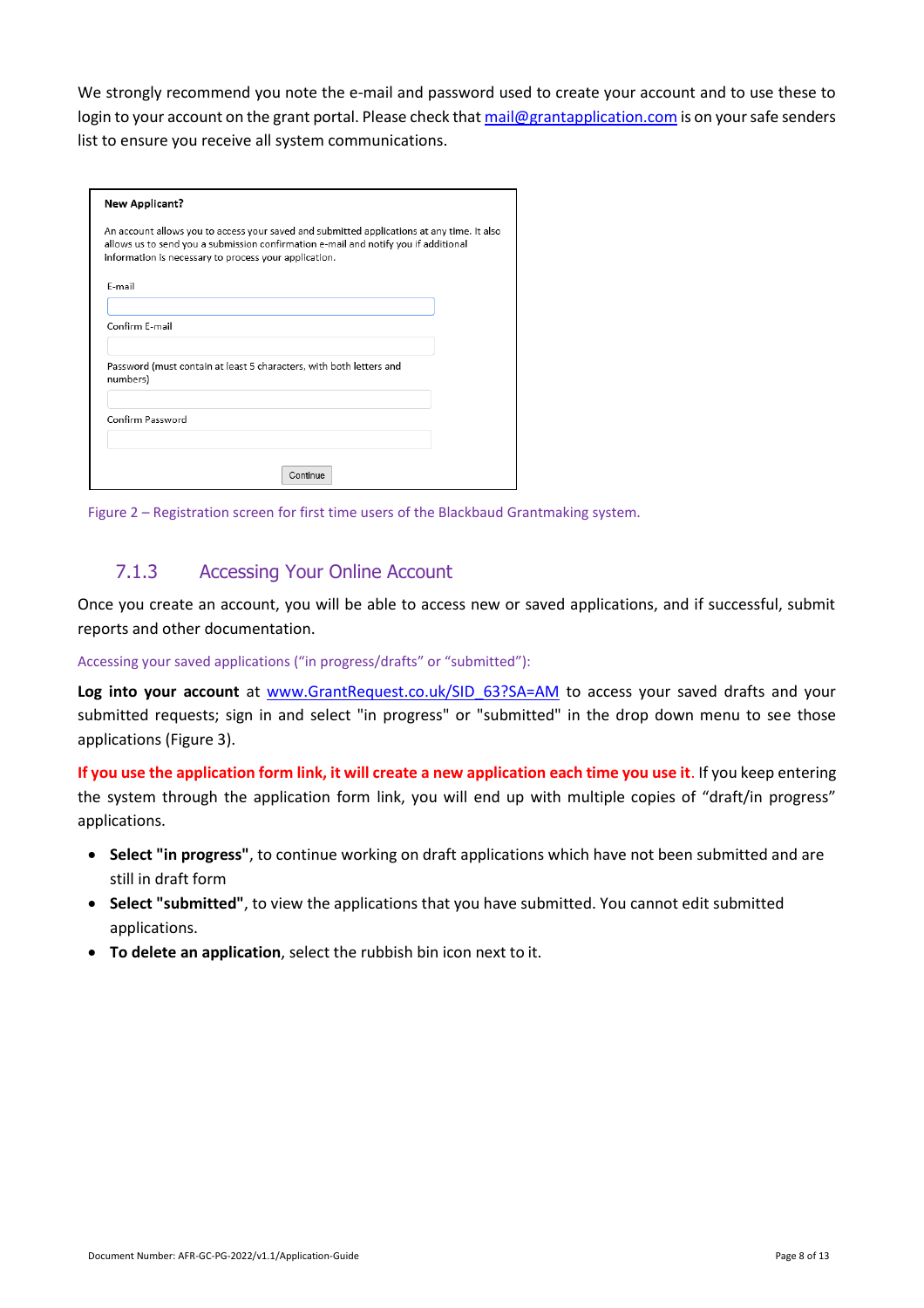| <b>RESEARCH UK</b><br><b>Applications</b>                                                                                                                                                                                                                                                                                                                                                                                                                                                                                                                               |                                |                  |       |                     |                |                               |
|-------------------------------------------------------------------------------------------------------------------------------------------------------------------------------------------------------------------------------------------------------------------------------------------------------------------------------------------------------------------------------------------------------------------------------------------------------------------------------------------------------------------------------------------------------------------------|--------------------------------|------------------|-------|---------------------|----------------|-------------------------------|
| Welcome to your "My Application Page". This is the area where you will manage your applications to us. From the drop down box on the left:<br>1. Select "in progress" or "submitted" in the drop down.<br>2. If you select "submitted", you can only view the applications that you have submitted.<br>3. If you select "in progress", you will be able to continue working on your application.<br>4. To delete an application, simply select the rubbish bin icon next to it.<br>5. To email a copy of the application to yourself/someone else select the email icon |                                |                  |       |                     |                |                               |
|                                                                                                                                                                                                                                                                                                                                                                                                                                                                                                                                                                         |                                |                  |       | Show                |                | In Progress Applications      |
|                                                                                                                                                                                                                                                                                                                                                                                                                                                                                                                                                                         |                                |                  |       |                     |                | Hide Viewer Only Applications |
| <b>Application Name</b>                                                                                                                                                                                                                                                                                                                                                                                                                                                                                                                                                 | <b>Project Title</b>           | <b>Requested</b> | ID.   | <b>Last Updated</b> | <b>My Role</b> | Action                        |
| 2019 Pilot Grant Call                                                                                                                                                                                                                                                                                                                                                                                                                                                                                                                                                   | <b>Pilot Study Application</b> |                  | 20193 | 31/05/2019          | Owner          |                               |
| 2019 Large Grant Call                                                                                                                                                                                                                                                                                                                                                                                                                                                                                                                                                   | Large Grant Call Application   |                  | 20192 | 31/05/2019          | Owner          |                               |



## 7.2 Application Form: "How To" start a new application

<span id="page-8-0"></span>Click on the "new application" link on the [Animal Free Research UK website](https://www.animalfreeresearchuk.org/funding/) or Science e-newsletter email.

*If you are trying to access an application already in progress (and NOT start a new one), see "Accessing Your Online Account" above and use the account URL not the "new application" link.*

When working on the application: always click the "SAVE" button at the bottom of the page before closing or your work will not be saved. You do not have to complete the application in one sitting. To come back and work on the application later: Click "SAVE", and sign out. You can then and sign back into your account later to complete and submit it at a later time (directions below). Click "SAVE" regularly in case of computer or internet issues or poweroutage.

#### **The application will not be submitted to Animal Free Research UK until you click the "SUBMIT" button.**

| <b>RESEARCH UK</b>                                                                                                                                                                                     |                    |                                                                                                                                                       |            |                        |
|--------------------------------------------------------------------------------------------------------------------------------------------------------------------------------------------------------|--------------------|-------------------------------------------------------------------------------------------------------------------------------------------------------|------------|------------------------|
| Applicant Details                                                                                                                                                                                      | Project Details    | (3) Animal Use and Replacement                                                                                                                        | 4 Finances | 5 Diversity monitoring |
| This Application form should ONLY be used if applying for a PILOT STUDY grant.<br>Guidance on completing this application can be found here: Guidance for Applicants 2021<br>PRIMARY APPLICANT DETAILS |                    | Applications for our Summer Student scheme are through a separate application form. Visit www.animalfreeresearchuk.org/funding/ for more information. |            | Contact Us   Exit      |
| * Title<br><none><br/><math>\ddot{}</math></none>                                                                                                                                                      |                    |                                                                                                                                                       |            |                        |
| * First Name                                                                                                                                                                                           | <b>Middle Name</b> |                                                                                                                                                       |            |                        |
| * Last Name                                                                                                                                                                                            |                    |                                                                                                                                                       |            |                        |
| * University/Organisation Name                                                                                                                                                                         |                    |                                                                                                                                                       |            |                        |

#### Figure 4 – 2021 Pilot Study Grant application welcome screen.

When the application is in your account as an "in progress" draft, Animal Free Research UK cannot see or access the application.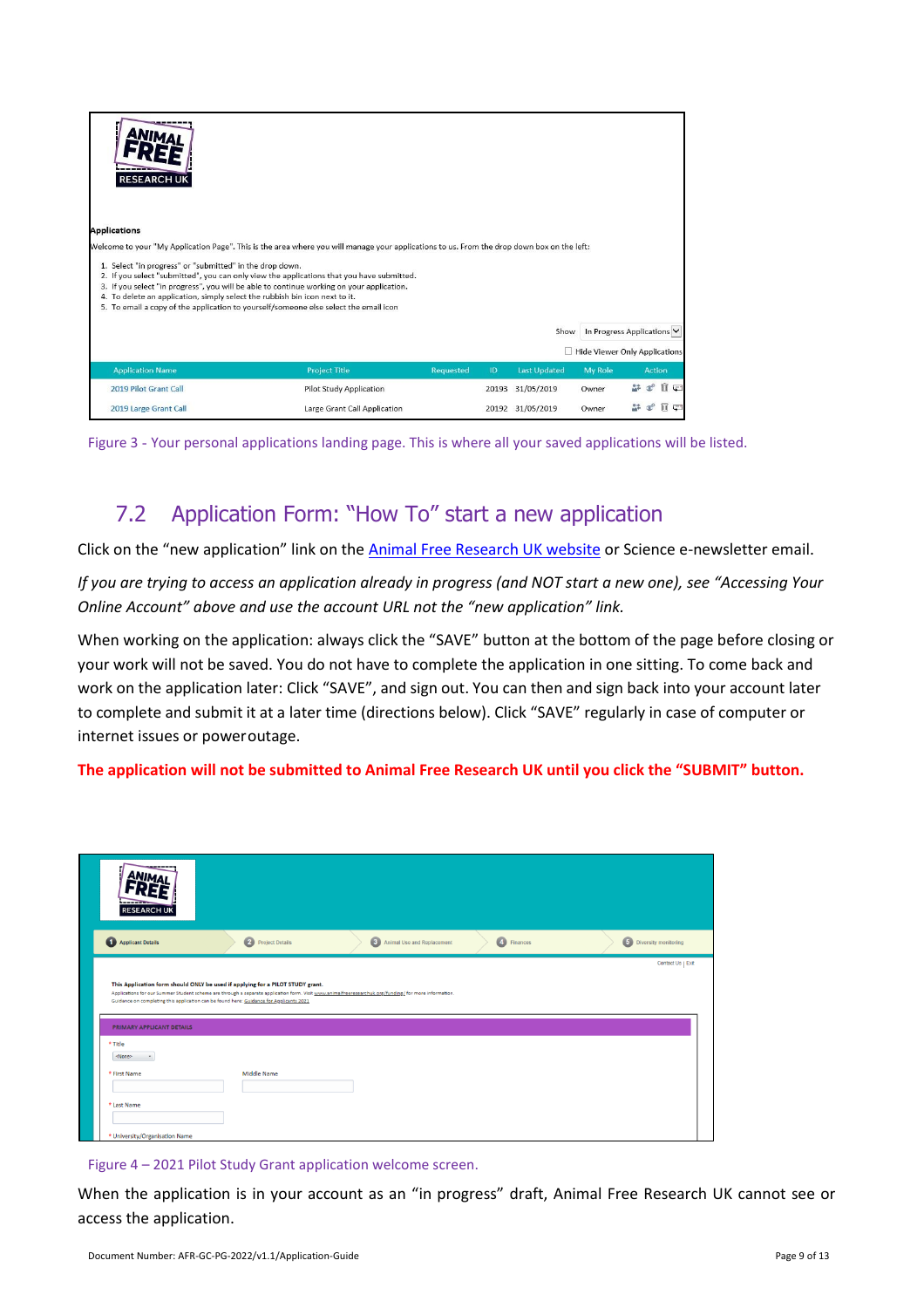## 7.3 Contact Information

<span id="page-9-0"></span>The contact information relates to you, the applicant, not to a Grants/Programme Manager at your organisation. If these details (for a Grants/Programme Manager) need to be provided, then please use the "Request Contact" field ONLY, as this information will be added as a secondary contact.

**The e‐mail address listed on your application form as the "organisation e‐mail" is used as your unique identifier, so each applicant must have a unique e‐mail address.** If you use the same e-mail address as the "organisation e-mail" for different applicants, the account/records may be merged by the system when importing, possibly deleting important information related to the specifics of an application.

When filling in an application, we strongly recommend you use your organisational contactinfo (e-mail, phone, mailing address) in the fields listed as "Organisation". Please, Do NOT use your personal (home) information in these fields.

## 7.4 Filling in the Form

<span id="page-9-1"></span>You are able to work directly in the application window and save and return to it when necessary.

## **PLEASE NOTE: the application form does not 'auto‐save' any data entered – you MUST press the save button at the bottom of each page of the form to save any data you have entered.**

- Fill in the application form, by entering your data directly in the fields.
- To navigate through the pages, use the buttons at the bottom or the tabs at the top of the page.
- Limit the use of bullets, extra lines as spaces and other formatting. For points in a list in a field form, use a dash then enter your text.
- "SAVE" the application as "in progress" using the buttons at the bottom to come back and work on it later.

To return to your application DO NOT use the new application form link on the website. Log into your account here: https:/[/www.GrantRequest.co.uk/SID\\_63?SA=AM.](http://www.grantrequest.co.uk/SID_63?SA=AM) If you use the new application form link, it WILL create a new application each time you use it.

• Remember to "SUBMIT" the application prior to the application deadline. If the application is open and you are working on it when the deadline cut-off occurs, the system will close and will not allow submission past the deadline.

## 7.4.1 To print a paper/offline copy of the questions

<span id="page-9-2"></span>If you prefer to read through a print copy before entering your answers in the online form, or read through the questions then draft your answers in a word processing program to then copy and paste into the online form fields, you can 'export' a copy of the questions by following the instructions below:

Open the application and select "**Printer Friendly Version**" (Figure 5). Note: the check box answers will not print off unless you select each of the boxes.

You can then read the form, draft your answers in a word processing program, then copy and paste each answer into the appropriate field in the online application form.

If copying and pasting from a word processing program, limit your use of bullets, and other formatting. Use a dash (-) instead of bullets (•).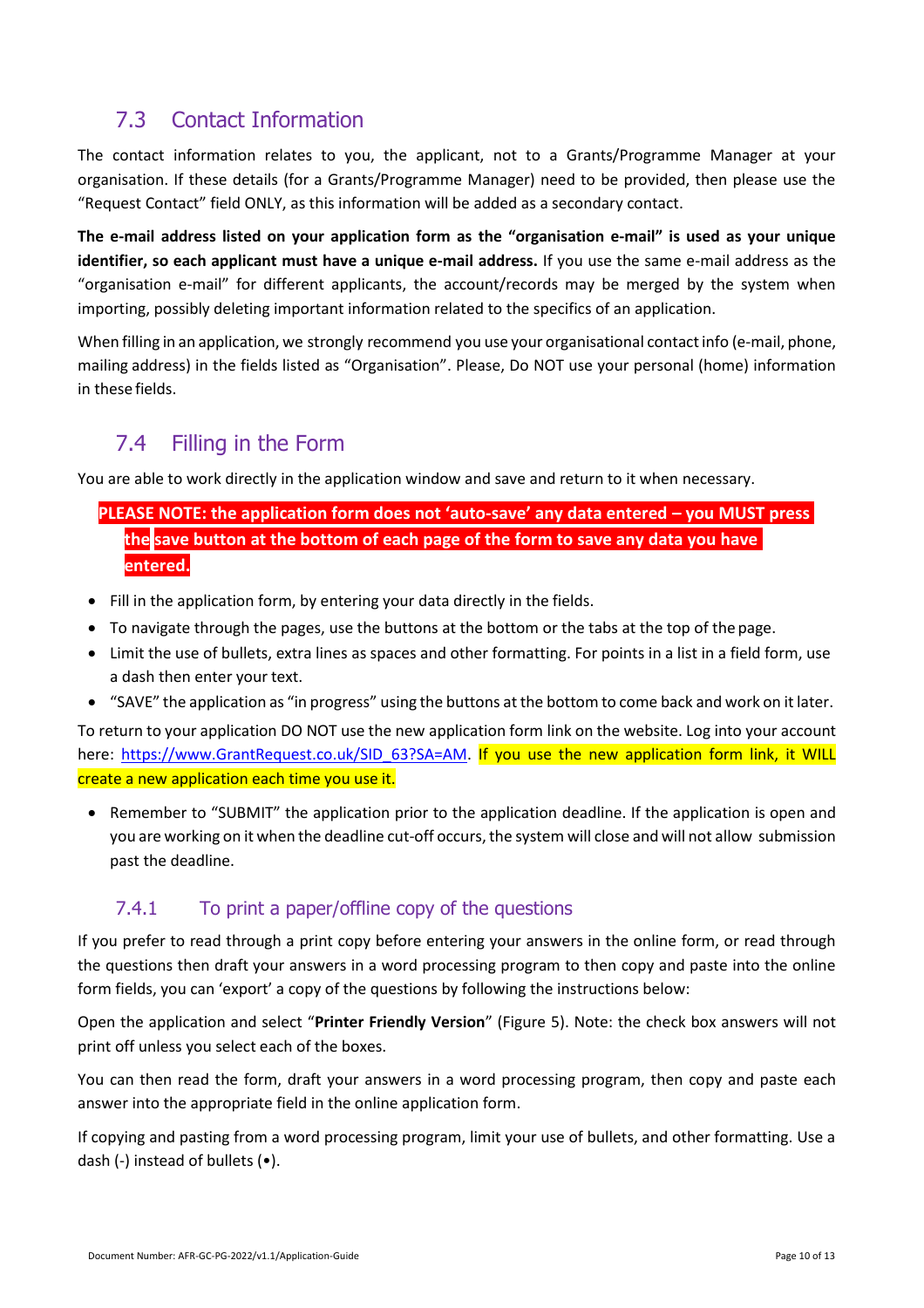

Figure 5 – Click 'Printer Friendly Version' to get an overview of the complete application. You can copy+paste the questions and any inputted text into a word processing document if you prefer to complete the application offline.

## 7.4.2 To e-mail a copy of the draft application

<span id="page-10-0"></span>To e-mail a copy of a completed (but not submitted) application or a draft version of an application to yourself or to someone else for review or discussion, select "e-mail draft" (Figure 5). Note: the check box answers will only print the ones that have been selected. If no choice/option has been made these will appear blank on any email/printed version of the application form.

## 7.4.3 Attachments

<span id="page-10-1"></span>Attachments are allowed (where requested in the application) up to a **MAX of 20 MB per application** (not per file uploaded). If you have very large images or additional documents that need to be submitted with your application, it is better to provide a link to an online storage solution (Dropbox, Google Drive, OneDrive etc.) from where we can download the files.

If you have multiple documents (such as letters of support) it is best to either scan or copy and paste them together to combine them into one document to upload.

When attaching electronic files, use PC compatible file formats (.doc; .docx; .xls; .xlsx etc.). We will not be able to open/process MAC-only compatible files/formats.

## 7.5 How to Submit the Completed Application

<span id="page-10-2"></span>**NOTE: Late applications will not be accepted, regardless of the reason (computer problems, power outages, internet connectivity issues etc.), so plan to fill in and "SUBMIT" the application well in advance of the deadline.**

When your application is complete: you must click the "SUBMIT" button on the final screen of the application form and submit the application before the deadline.

Once you "SUBMIT" successfully you will receive a confirmation e-mail (sent to the registered e-mail) with a copy of your application.

If you do not see the e-mail in your inbox, which should arrive within a few minutes of submission, check your "junk" or "spam" folders. Add [mail@grantapplication.com](mailto:mail@grantapplication.com) to your safe senders list in your e-mail program to ensure you receive all system communications.

If you still do not see the confirmation e-mail, log out and log back in to your Blackbaud Grantmaking online account – if the draft is still "in progress" then re-submit.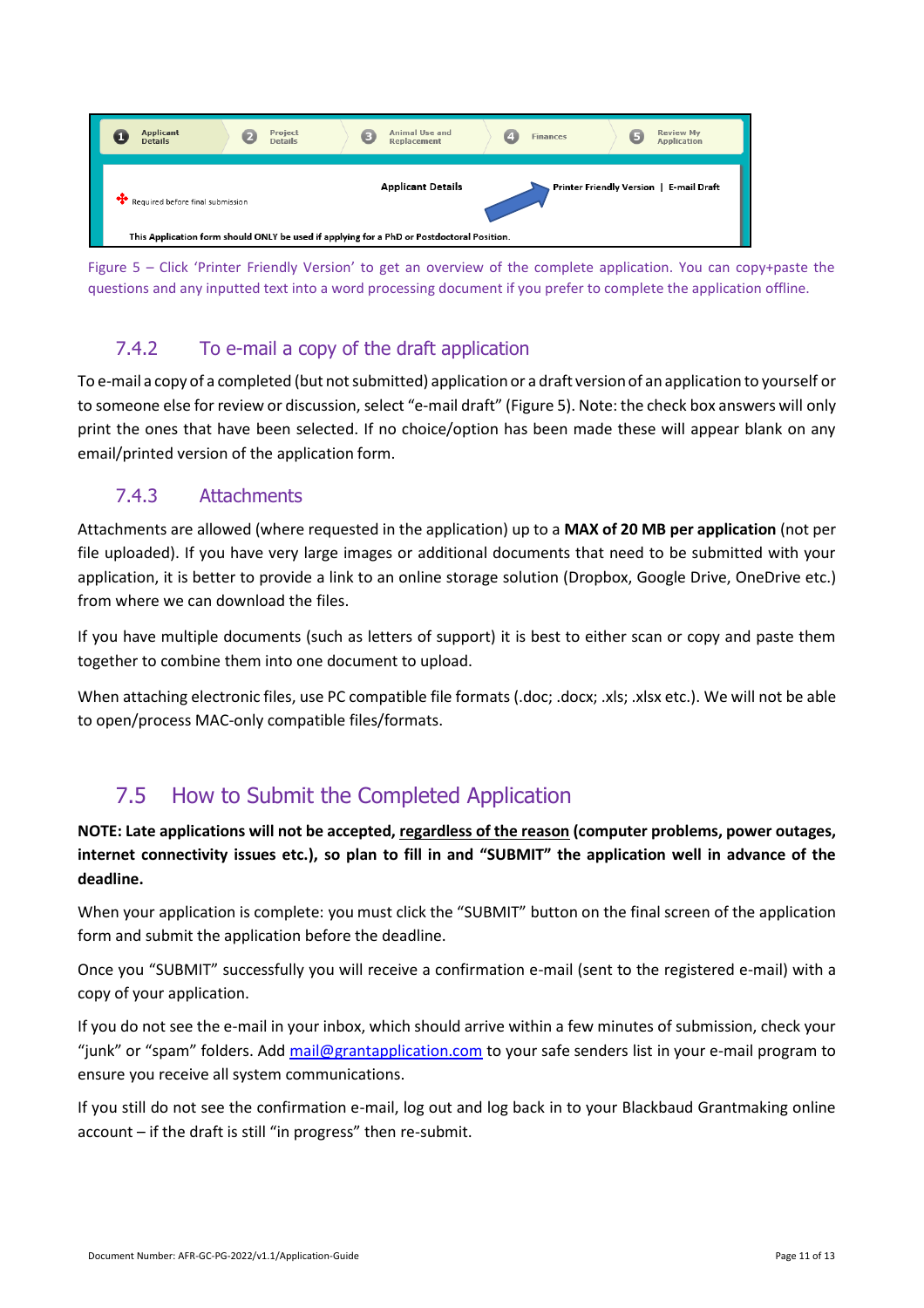## <span id="page-11-0"></span>7.6 Browser Compatibility for the Online Application Portal

#### Supported Browsers (latest versions preferred) for PC or Mac:

Internet Explorer 10, 11 for Windows Edge for Windows Mozilla Firefox for Windows or Mac Chrome for Windows or Mac Safari for Mac

#### Issues Common to All Browsers

- Viewing is best using a resolution of 1680 x 1050 or larger. Lower resolutions may require use of full screen mode (F11) to access some buttons or fields.
- Custom modifications to the default browser settings may cause compatibility issues.
- Zoom levels (more than 100%) may cause loss of scroll bars.
- If your browser blocks cookies (especially third party ones), you may experience problems loggingin.

#### **Known Browser Issues**

#### Internet Explorer

If using IE and your computer is blocking the site, or not allowing pop-ups, please use the following steps: Setup/Verify Pop-up and Security Settings

- Go to Tools > Pop-up Blocker > Pop-up Blocker Settings.
- Add the Online Applications site to the list of Allowed Sites in your Pop-up Blocker: https:/[/www.grantrequest.com](http://www.grantrequest.com/)
- Click Close.
- Go to Tools > Internet Options > Security tab.
- Click Trusted Sites and then click the Sites button.
- Add the Online Applications site: https:/[/www.grantrequest.com](http://www.grantrequest.com/)

#### Firefox

Scrolling may not be available In Firefox for Windows: When using Firefox, you may encounter scrolling issues depending on which version of Firefox you are using. Screens may not display horizontal and vertical scroll bars. If scroll bars are present, the scroll wheel on your mouse may not work.

The workaround: As an alternative, use the arrow keys to navigate the website. If scroll bars are displayed, you can click and drag the scroll bar to move through the page. If the issue persists, it is recommended to use IE/Chrome.